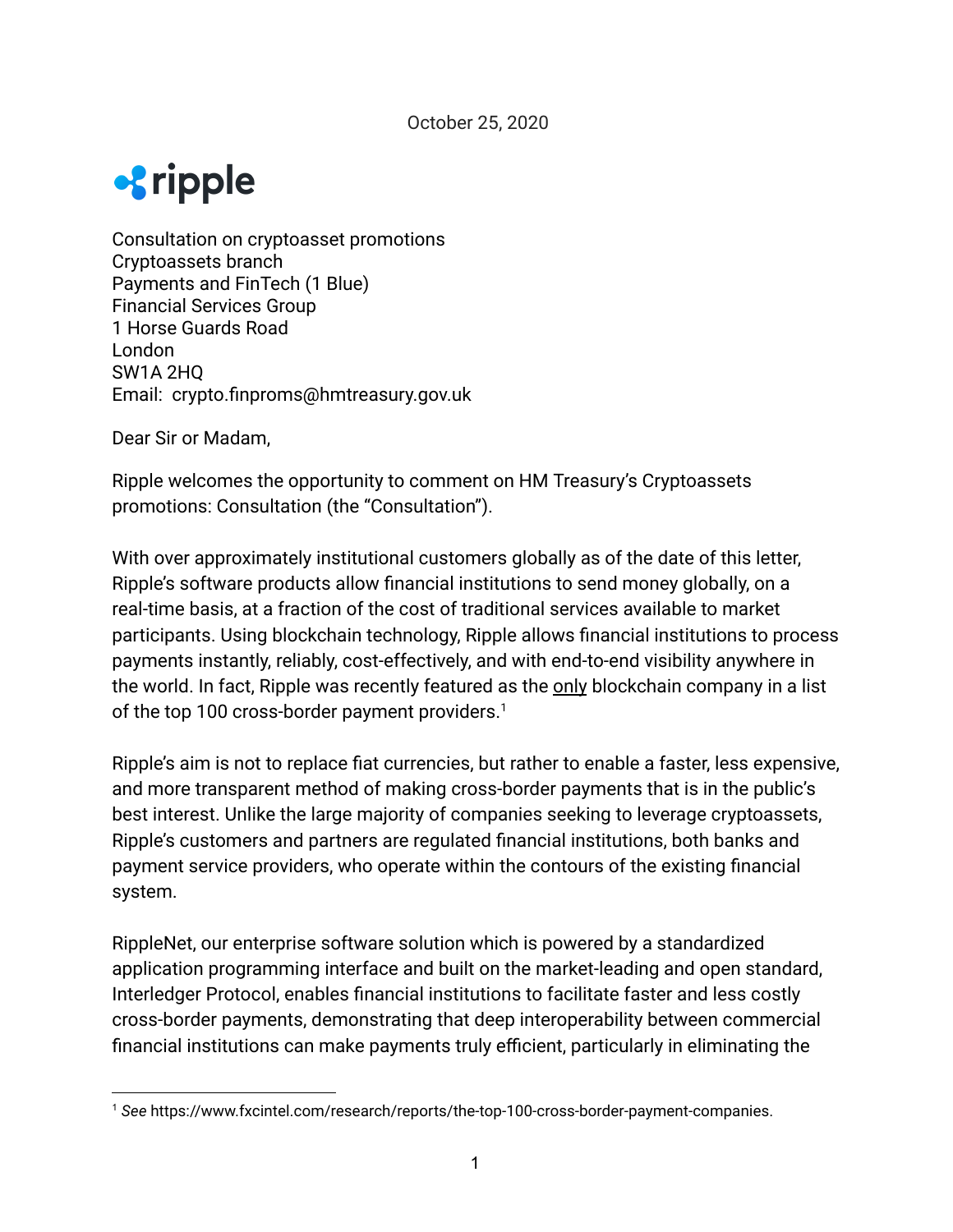uncertainty and risk historically involved in moving money across borders using interbank messaging alone. In addition, Ripple offers these entities an On-Demand Liquidity ("ODL") capability which leverages XRP - the cryptoasset native to the XRP Ledger, a distributed ledger platform that is decentralized, open source, and based on cryptography - as a bridge between currencies, further reducing the friction and costs for commercial financial institutions to transact across multiple global markets. Ripple utilizes XRP because of its speed, scalability, energy efficiency, and cost.

With that background, Ripple respectfully submits the following response to questions 1, 2, and 7 of the Consultation, which seeks comments on the proposed definition of cryptoassets, whether the correct tokens have been excluded from scope under this proposal, and possible exemptions therefrom.

## **Q1: Do you have any comments on the proposed definition of qualifying cryptoassets?**

## **Q2. Do you agree that the correct tokens have been excluded from scope under this proposal**

In the UK currently, exchange tokens, which "can be used to facilitate regulated payment services"<sup>2</sup> and utility tokens, which "provide<sup>[s]</sup> consumers with access to a current or prospective product or service and often grant[s] rights similar to pre-payment vouchers"<sup>3</sup> are both considered to be "unregulated tokens" (i.e., tokens that do not provide rights or obligations akin to specified investments) that fall outside the Financial Conduct Authority's ("FCA") regulatory perimeter.<sup>4</sup> The FCA has acknowledged that while exchange tokens "can be acquired and held for the purpose of speculation rather than exchange," it did "not view this as being sufficient for exchange tokens to constitute specified investments. The analogy would be an individual holding different fiat currency or a commodity, both of which are unregulated, in the hope of a gain."<sup>5</sup> Within the UK, XRP has been described as a hybrid exchange/utility token, $6$  leaving it outside of the FCA's regulatory perimeter.

In its Consultation, the government is proposing to add certain unregulated cryptoassets to the list of controlled investments in Part 2 of Schedule 1 to the Financial

<sup>2</sup> https://www.fca.org.uk/publication/policy/ps19-22.pdf, § 2.15. The FCA went on to note that unregulated tokens, which include exchange tokens, "can be used to facilitate regulated payment services such as international money remittance" and it had seen several cases where such tokens were used "to make things cheaper and faster on a small scale." *Id.* Appendix 1, § 57. 3 *Id.* § 2.21.

<sup>4</sup> *Id.* Appendix 1, §§ 43, 50.

<sup>5</sup> *Id.* Appendix 1, § 42.

<sup>&</sup>lt;sup>6</sup> https://www.fca.org.uk/publication/consultation/cp19-22.pdf, § 2.7.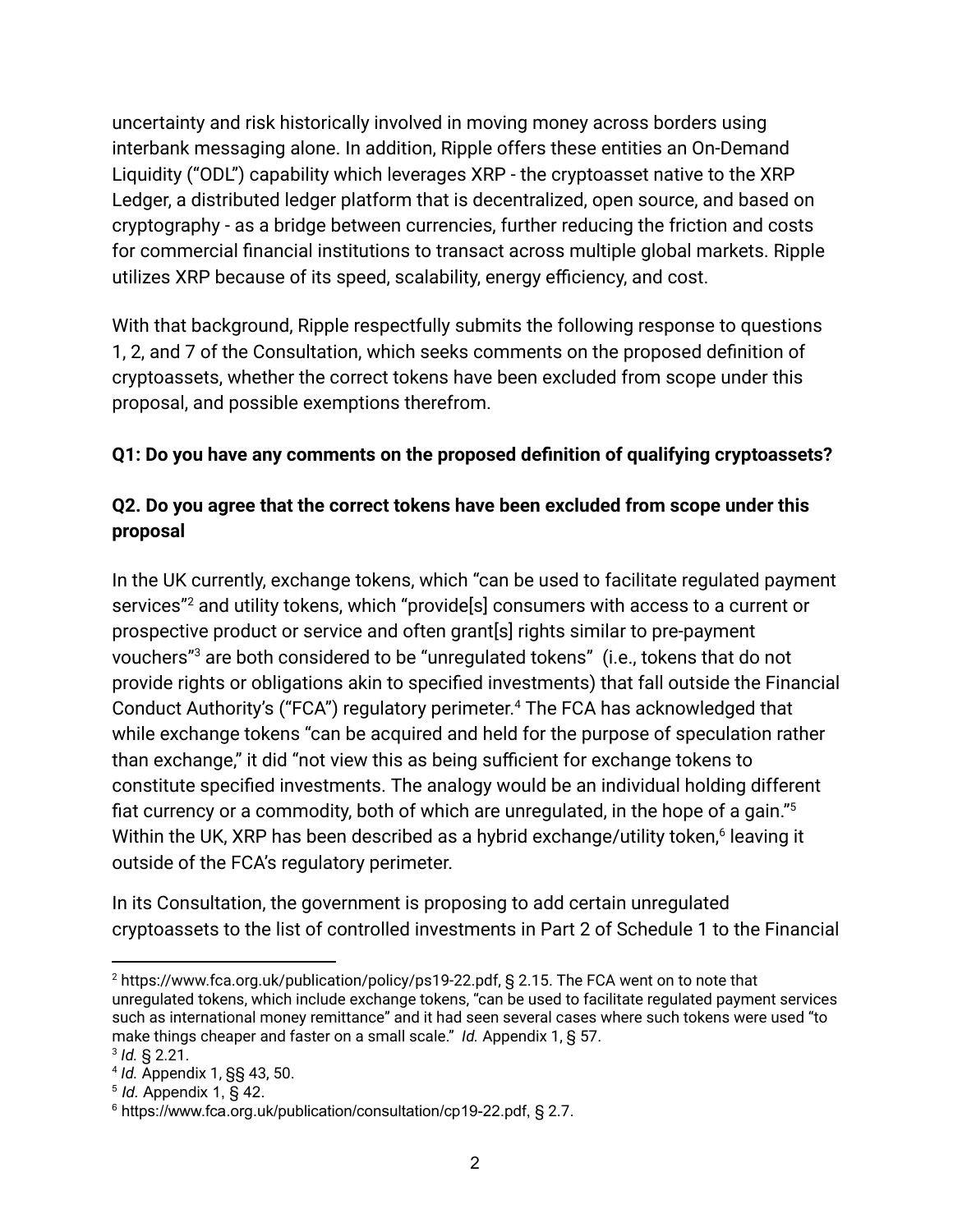Services and Markets Act 2000 ("Financial Promotion") Order ("FPO") 2005. Specifically, a "qualifying cryptoasset" would mean "any cryptographically secured digital representation of value or contractual rights that uses a form of distributed ledger technology and which -- (a) is fungible; (b) is transferable or confers transferable rights, or is promoted as being transferable or as conferring transferable rights; (c) is not any other controlled investment as described in this Part; (d) is not electronic money within the meaning given in the Electronic Money Regulations 2011; and (e) is not currency issued by a central bank or other public authority."<sup>7</sup>

While we appreciate the rationale for this intervention - i.e., to ensure that retail investors receive clear and candid information about the risks involved in purchasing cryptoassets - we believe the proposed definition could well "stifle innovation without a proportionate benefit to consumer protection."<sup>8</sup>

XRP is arguably both fungible (i.e., interchangeable) and transferable. Yet, it is not intended to function in the same way as money or stocks. $9$  Rather, XRP's primary use case is to enable a faster, less expensive, and more transparent method of making payments for institutional and regulated customers.

Unlike specified investments or electronic money, XRP does not present any counterparty risk and does not grant the holder any claim against or control over an "issuer." That some individuals choose to speculate in XRP, as the FCA recognized they might, $10$  does not alter the basic function it was intended to serve nor does it distinguish XRP from any other asset that also presently falls outside the scope of the FCA regulatory perimeter.

We believe that application of the government's proposed definition of "qualifying cryptoasset" to XRP could well result in customers being reluctant to adopt Ripple's suite of products due to the regulatory burden associated with the need to ensure that any advertising related to RippleNet or ODL is in compliance with the financial promotions regime even though both products are ultimately intended to benefit, not hurt, consumers by providing regulated financial institutions an alternative way to make cross-border payments. Accordingly, we would ask the government to consider carving out from the definition of a "qualifying cryptoasset" hybrid utility/exchange tokens (such as XRP) where the cryptoasset is not used for investment or speculative purposes.

<sup>7</sup> Consultation, § 4.17.

<sup>8</sup> *Id.* § 4.21.

<sup>9</sup> *Id.* § 4.24.

<sup>&</sup>lt;sup>10</sup> https://www.fca.org.uk/publication/policy/ps19-22.pdf, Appendix 1, § 42.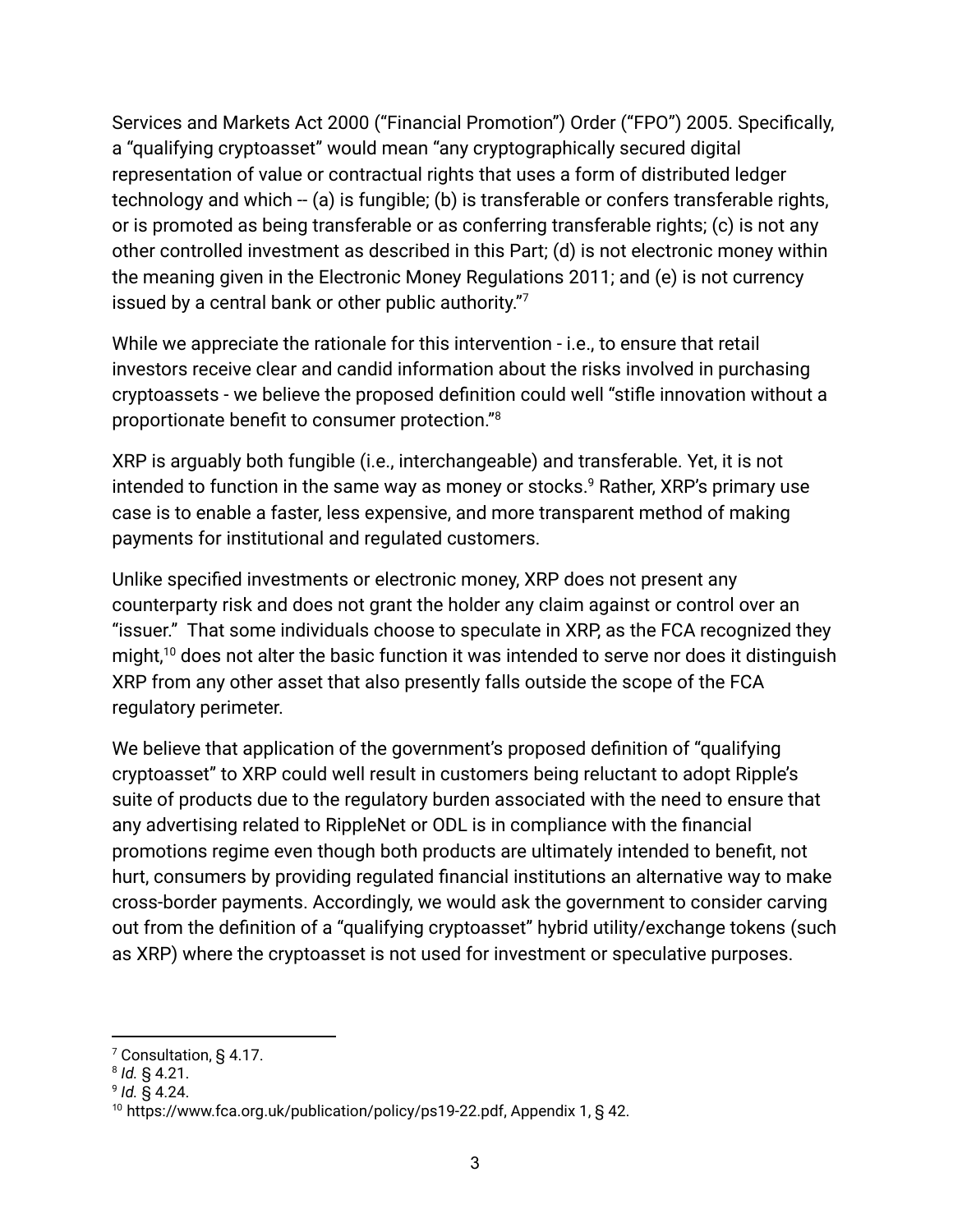We also consider that bringing "qualifying cryptoassets" within the scope of the financial promotion regime as proposed has unintended consequences. Section 21 of the Financial Services and Markets Act 2000 ("FSMA") does not apply where the person communicating the financial promotion is authorised by the FCA or Prudential Regulation Authority in accordance with section 31 of FSMA.

If the proposals are implemented and are deemed to capture XRP then this would create an uneven playing field, with the potential for contradictory and inconsistent communications about our blockchain based product that leverages the cryptoasset XRP to facilitate cross-border payments. This is because some of our customers, which are authorized as credit institutions, would not fall foul of the financial promotion regime but authorized electronic money and payment institutions may believe they would need to comply with the regime as such entities are not authorized persons under FSMA, notwithstanding that those customers are using the cryptoasset for its intended functionality and use to facilitate cross-border payments.

## **Q7: Do you have any views on the government's proposed treatment of exemptions?**

In the Consultation, the government also proposes a limited exemption to its proposal, excluding "any communication which merely states that a person is willing to accept or to offer qualifying cryptoassets in consideration for the supply of goods and services."<sup>11</sup>

We respectfully request that the government consider making clear that this exemption would cover institutional customers who are transacting in a cryptoasset for its intended functionality and use (e.g., cross-border payments). In the alternative, we request that the government consider adding a limited exemption making clear that where the demonstrated purpose of an unregulated token is not speculation - but rather, for example, to facilitate payment transactions - advertising related to its usage should not be subject to its financial promotions regime.

Absent such an exemption, advertising related to products like ODL, which leverages XRP as a bridge currency to facilitate cross-border payments, arguably falls within the scope of the government's policy proposal given its broad proposed definition of "qualifying cryptoassets." Yet, that advertising is not intended or designed to encourage retail investors to speculate in XRP. Rather, it is meant to promote services that enable a faster, less expensive, and more transparent method of making payments which benefits the public through the incorporation of a cryptoasset into a blockchain based product.

<sup>&</sup>lt;sup>11</sup> Consultation, § 4.37.